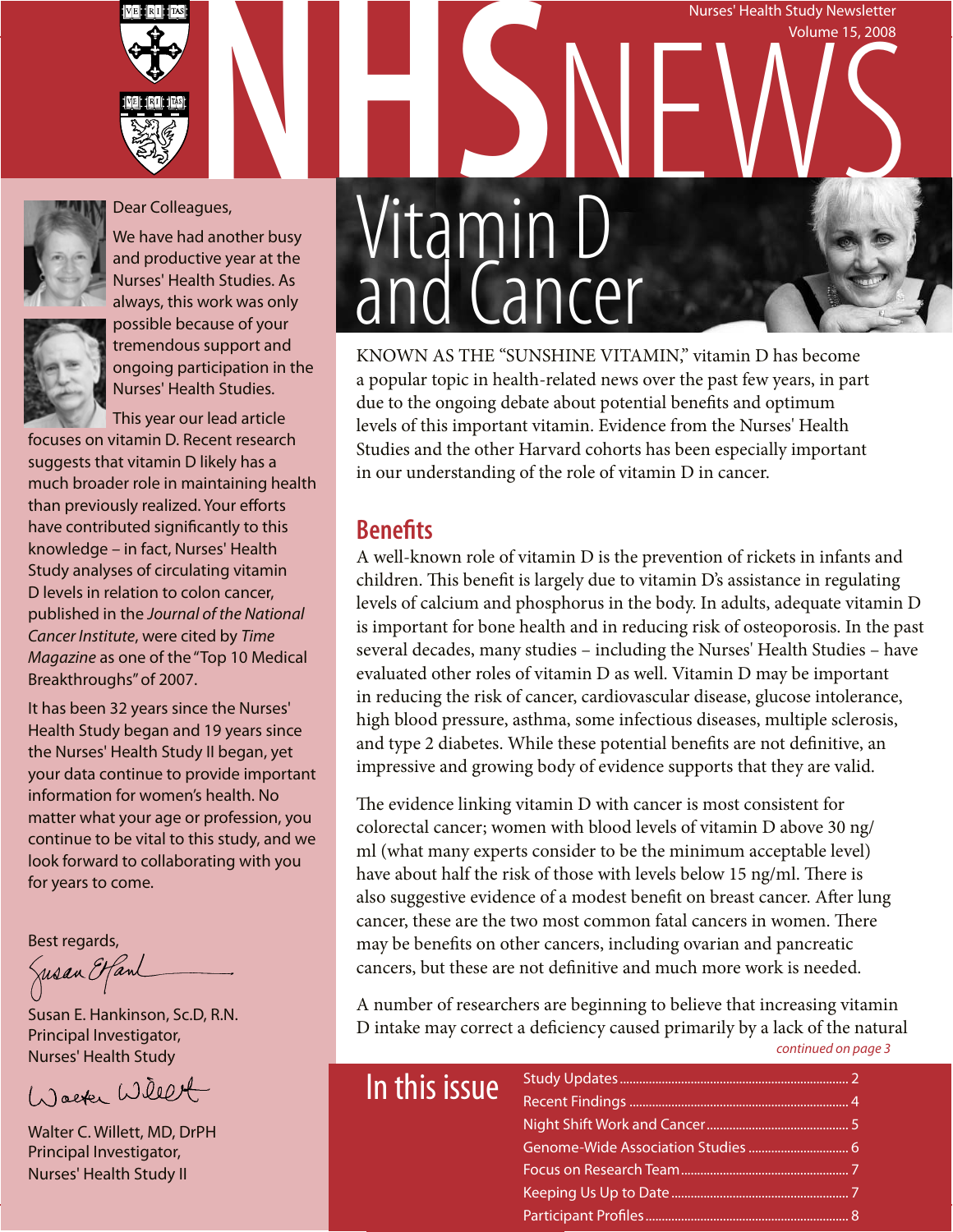# **Fundraising for the Nurses' Health Studies** Study Updates

TWO RECENT INITIATIVES have helped support some of the cancerrelated research being conducted in the Nurses' Health Studies. We are most appreciative of this support, particularly now when government funding of research has substantially decreased.

### **Conquer Cancer Coalition of Massachusetts**



This coalition was started by Susan Zuker, in memory of her husband who died of lung cancer. The group developed a "Conquer Cancer" license plate that is now being sold in Massachusetts. Proceeds from these sales are going to

several cancer-related education, treatment, and research activities; the cancer prevention research component supports our activities in this arena. To learn more visit **www.conquercancer.org**

### **Support Cancer Research: Top Cause on Facebook**



Facebook started as an Internetbased social network site for college students. It has now grown to include millions of members in various age groups. Facebook members are able to support *Causes* that are important to them and to invite other members to join and contribute financially.

Dr. Eric Ding, an epidemiologist and

### **Growing Up Today Study**

In 1996, the Growing Up Today Study (GUTS) was initiated to study diet, activity, and weight among 9-14-yearolds. In 2004, another 10,000 children (many the younger siblings of GUTS participants) were enrolled in GUTS II. This year has been very productive with 10 articles published on a wide array of topics. Additionally, we expanded the focus of the study to include questions about stressful experiences like losing someone close to you or being involved in a motor vehicle accident. This was done at the specific request of many GUTS participants who asked that we address these sensitive topics.

Keeping up-to-date contact information for GUTS participants

continues to be one of our biggest challenges. If your participating children have new email or postal addresses or new phone numbers, please contact us (see box below) so we can update our records.

As always, we greatly appreciate your continued encouragement to your children on our behalf. Their information continues to make GUTS and GUTS II two of the most important studies of adolescent and young adult health in the U.S.

### **Sending GUTS Updates:**



current medical student, started the "Support Cancer Research" Cause to maintain cancer research in the NHS. This Cause has the largest membership on Facebook with over three million members to date, and has raised over \$60,000! To learn more visit: **http://apps.facebook. com/causes/view\_cause/210**

We are strongly committed to maintaining funding for the Nurses' Health Studies. To do this, we seek grants from major foundations and government institutes as well as support from private donors. If you or someone you know is interested in contributing to the study, please contact Drs. Sue Hankinson, Frank Speizer, or Walter Willett at (617) 525-2258, or visit **www.nurseshealthstudy.org**  and click the "Donate" link. I<mark>NHS</mark>

### **Nurses' Health Study III**

As we informed you in our 2007 Newsletter, we are piloting a new web-based cohort study, the Nurses' Health Study III, among RNs and LPNs 22-42 years old. We wish to examine how recent changes in hormone preparations, dietary patterns, and nursing occupational exposures influence women's health. Prominent new features will include a closer look at fertility and pregnancy and a greater focus on adolescent diet and breast cancer risk. If the pilot is successful, we hope to launch the full study later this year. NHS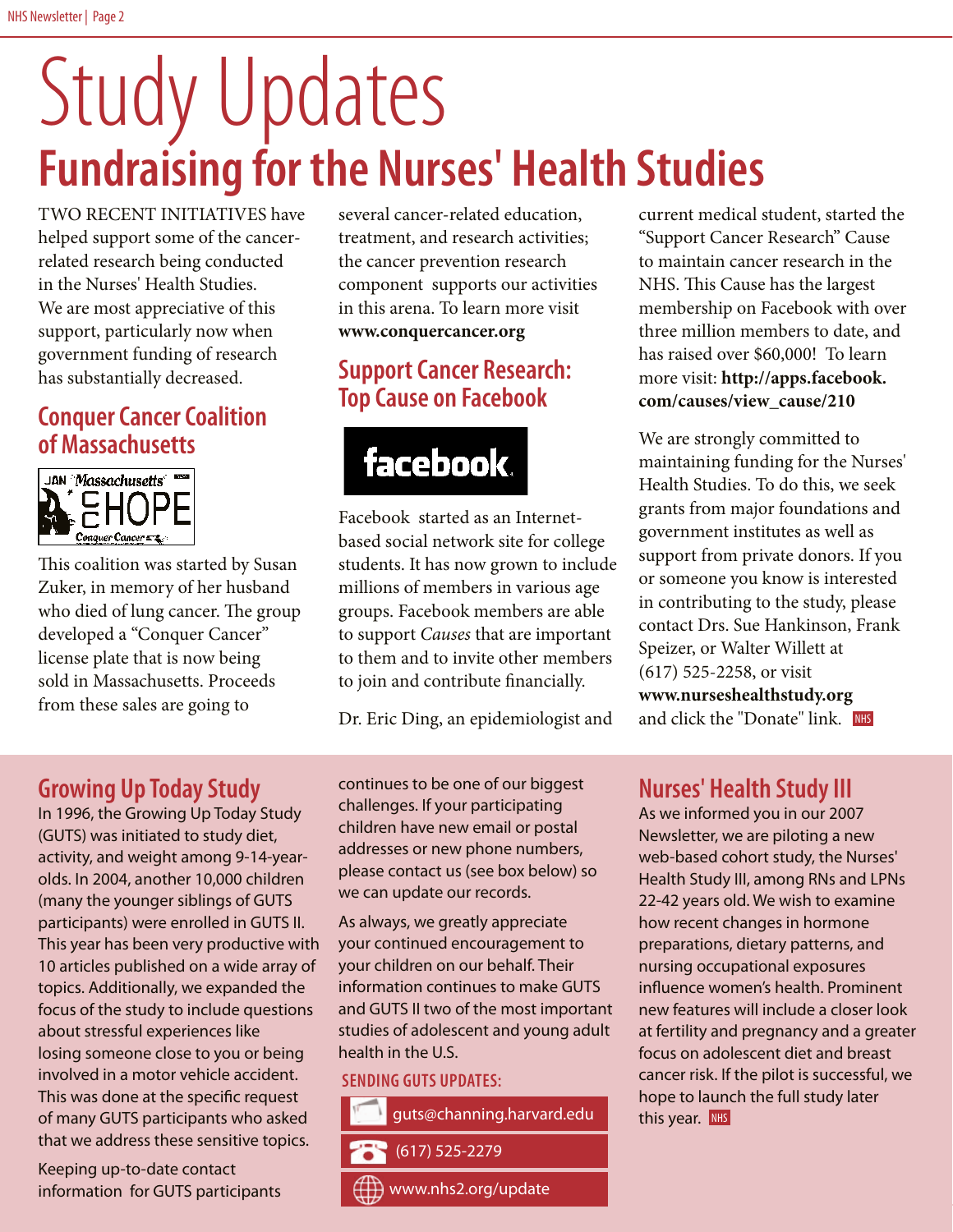#### *continued from page 1*

source of vitamin D found in sun exposure. Numerous cellular functions require vitamin D to regulate gene expression. For example, vitamin D appears to be important in the regulation of cell proliferation and differentiation; thus, deficiencies could contribute to the formation of cancers. In addition, studies have shown vitamin D to be critical to the immune system, and thus deficiency could contribute to some autoimmune diseases and infections.

### **Adequate levels**

Although more research is necessary to establish vitamin D levels required for optimal health, an increasing number of experts have concluded that the current levels of vitamin D in many people are inadequate. The history of our species may help explain this inadequacy. Our ancestors first lived in tropical regions, where sunshine was abundant year-round and clothing was minimal due to the warm climate. Moreover, our ancestors did not spend as much time indoors as most of us do! Under these conditions, some have estimated that the vitamin D levels ranged from 50 to 90 ng/ml. It is difficult to determine if there are additional benefits conferred with such high levels of vitamin D, since this is so rare in modern societies. Levels below 10 or 15 ng/ml are not uncommon now, and typically suggest a vitamin D deficiency.

Chronic diseases such as cancer are asymptomatic when they are developing, and sustained vitamin D levels below 30 ng/ml may predispose one to developing cancer. People at especially high risk for deficiency are those that are darker skinned, obese, elderly, or simply avoid sun exposure. For those living in northern climates, sunlight during winter months is too weak to make appreciable amounts of vitamin D, making it difficult to maintain a healthy level.

### **Diet**

Are the recommended intakes of approximately 400 IU/day enough? Curiously, the recommended intake is the same for a six-pound infant and a 300-pound adult. Consider also that 100 IU of vitamin D daily (the amount in a glass of milk) will raise vitamin D levels by such a small amount that a person with a low level would have to drink roughly 20 glasses of milk per day to reach an adequate level. We do not recommend this! While it may

be useful to get some amount of vitamin D through the diet, it is difficult to raise these levels substantially.

### **Supplements**

We believe a much better way to increase vitamin D levels is through supplements of vitamin D3 (also called cholecalciferol). Daily intakes of 1000 to 1500 IU/day from supplements, especially during the winter months in northern climates, may be warranted for many individuals. It is recommended not to exceed 2000 IU/day, although there is still much debate about the intake levels that may put one at risk for hypercalcemia, the major consideration for vitamin D toxicity.

### **Sources of Vitamin D**

| <b>SOURCE</b>                    | <b>VITAMIND/</b><br><b>SERVING</b> |
|----------------------------------|------------------------------------|
| Sunlight                         | N/A                                |
| Supplements                      | 400-1000 IU                        |
| Fortified milk (1 cup)           | 98 IU                              |
| Cooked salmon (3.5 ounces)       | 360 IU                             |
| Canned tuna (3 ounces)           | 200 IU                             |
| Fortified cereals (3/4 to 1 cup) | 40 IU                              |

Food sources: http://dietary-supplements.info.nih.gov/factsheets/vitamind.asp

### **Sun Exposure**

A light-skinned person sunbathing for 15-20 minutes can make up to 20,000 IU of vitamin D. No case of sun-induced vitamin D toxicity has ever been documented in history. A darker-skinned person can also make similar amounts of vitamin D, but would require more time in the sun. Efforts to avoid excessive sun exposure remain important, especially among lightly pigmented pre-adults, but the extreme avoidance of sun exposure may have inadvertently contributed to widespread vitamin D deficiencies.

### **Conclusion**

There appear to be many health benefits associated with adequate intake of vitamin D, including suggestive evidence with colorectal and breast cancers. While the available data are promising, we need to learn a lot more about vitamin D and its potential health effects. We plan continued study of this remarkable nutrient, which will help resolve the many remaining questions. NHS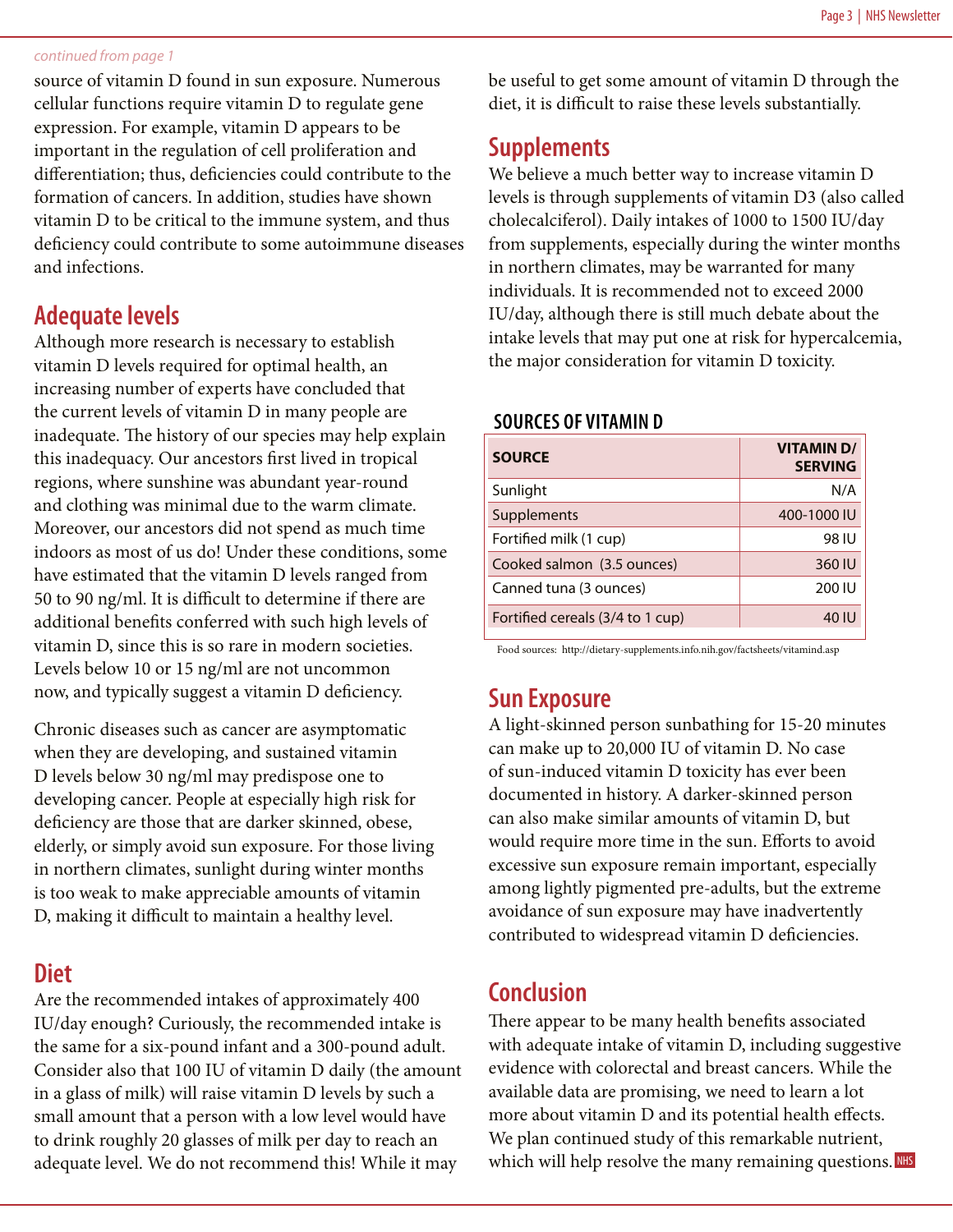

### Smoking and Breast Cancer **Mortality**

We wondered whether women diagnosed with breast cancer were more likely to have their breast cancer spread (particularly to the lungs) if they smoked. We also wanted to examine whether they would they be at greater risk of dying from breast cancer than women who had never smoked. To find out, we analyzed data from over 5,000 women with early stage breast cancer.

We found that a history of smoking did not increase the women's chances of recurrence or death from breast cancer. However, among these breast cancer survivors, smokers were 43% more likely than non-smokers to die from diseases such as lung cancer and emphysema. As modern treatments help women live long and healthy lives after a breast cancer diagnosis, it is important to remember that they are still prone to the same smokingrelated diseases as women without breast cancer. (Holmes MD et al. Int J Cancer 2007; 120: 2672-7)

### Trans fat and weight gain

Trans fats, or partially hydrogenated oils, are created to preserve shelf life and maintain flavor in many food items, such as packaged baked goods, vegetable shortenings, and margarine. There is ongoing debate

# Recent Findings

about the role fat plays in weight gain, but experts agree that trans fats are bad for your heart health.

Overall, we found that there was little association between total fat intake and weight gain. However, there was a stronger association between trans fats and weight gain. We measured the percentage of calories from trans fat for each woman at the start of the study and again eight years later. For every one percent increase in trans fat, women gained an average of 1.7 pounds more than women who did not increase their consumption of trans fat. The association between trans fat intake and weight gain was strongest among women who were overweight at the start of the study. (Field AE et al. Obesity 2007; 15(4):967-76)

### Diet and fertility

What you eat seems to be important for many aspects of health, but can diet choices affect fertility? In the Nurses' Health Study II, several dietary factors were associated with lower chances of infertility due to ovulation problems.

We found that a diet that may help women to conceive includes daily multivitamins, low glycemic carbohydrates, and adequate iron from plant sources and supplements. We also found that a diet favoring unsaturated fats over trans fats, vegetable over animal sources of protein, and, surprisingly, low levels of high-fat over low-fat dairy also increased the likelihood of conception. In addition, we confirmed our earlier findings that a BMI between 20 and 25 and vigorous physical activity confer protection against ovulation-related infertility. Women following five or more of these low-risk dietary and lifestyle habits (as opposed to none) were substantially less likely to experience infertility due to ovulation problems. (Chavarro et al. Obstet Gynecol 2007; 110: 1050-1058)

### Air Pollution and Mortality

We have recently started to investigate the impact of residential locations on health. Many studies have shown increases in mortality in areas with higher levels of air pollution. The U.S. Environmental Protection Agency (EPA) monitors outdoor particulate air pollution around the country, and we have used these data to assess mortality and air pollution based on home addresses from 1988 through 2002.

We found that a slight increase in outdoor particulate levels was associated with a 1.5% greater risk of dying, after controlling for known risk factors. The risk was highest for death from cardiovascular disease. We are continuing to explore the role of different pollutants and to identify personal characteristics that may place individuals at higher risk. (Puett R et al. Am J Respir Crit Care Med 2007;175:A959)

### Prolactin and breast cancer

Prolactin is a hormone involved in breast tissue development, and some studies have suggested that it could *continued on page 5*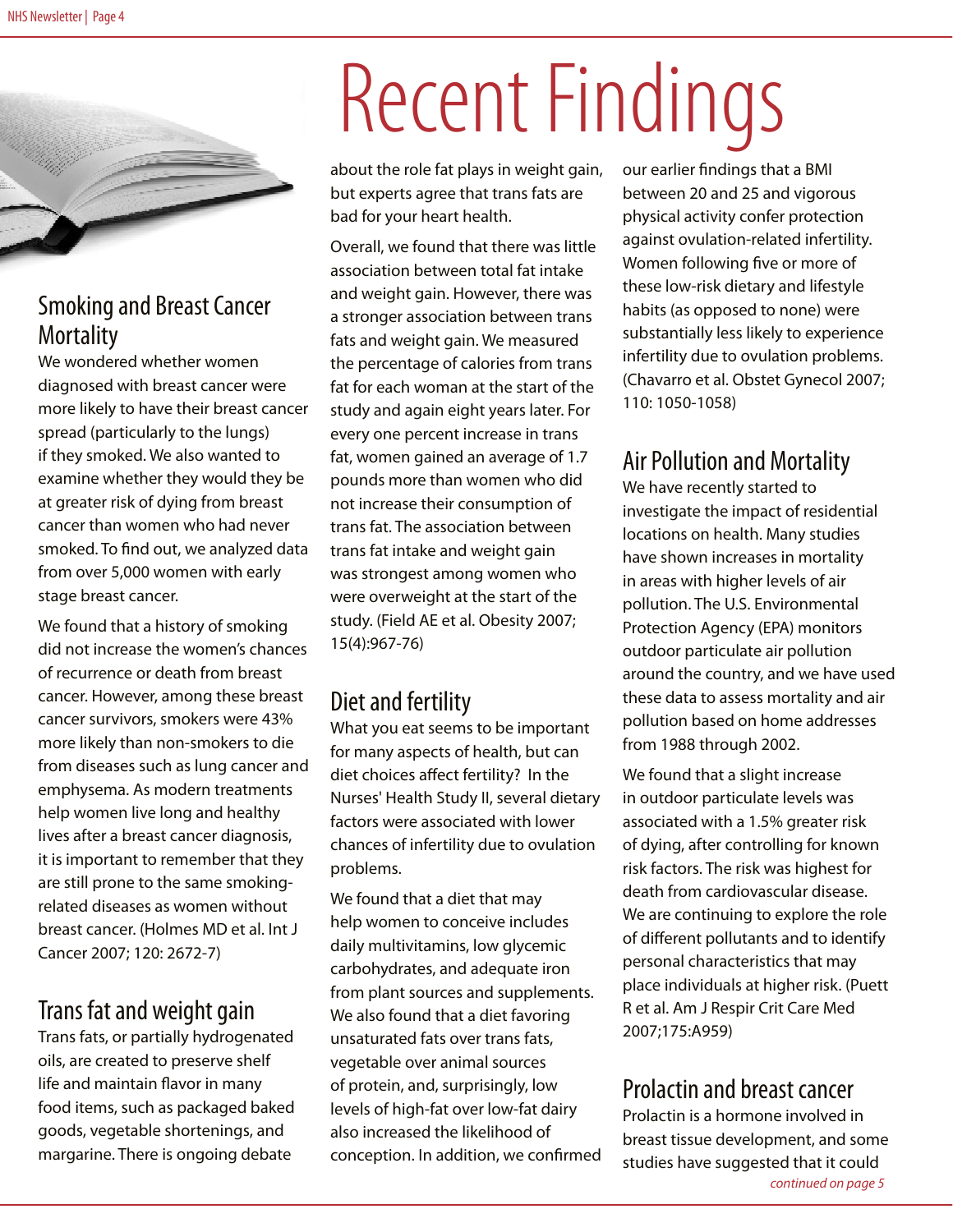#### *continued from page 4*

influence breast cancer. Could high levels of this hormone increase a woman's risk for breast cancer? We measured prolactin in blood samples from nearly 5,000 women in the Nurses' Health Studies.

We found that women with high prolactin levels had a moderately higher risk of breast cancer compared with women with low levels. Specifically, these women had a high risk of estrogen receptor-positive breast cancer (in which the tumor has estrogen receptors on the surface). In the future, we plan to examine whether changes in prolactin levels over 10 years are related to breast cancer risk as well as identify lifestyle choices that may help women lower their prolactin levels. (Tworoger S et al. J Clin Oncol 2007; 25(12):1482-8). NHS

### **From the NHS Mailbox**

I was buried alive on Jan. 10, 2005 in the massive La Conchita, California landslide, which killed 10 people. I sustained 18 broken bones; 12 ribs, 3 vertebrae, right scapula and radius & ulna on the left forearm. I was 10-15 ft. deep for almost 5 hours with only a 2'X 2' air space. I had been

an avid swimmer and contribute my health and strength to my survival. My right lung collapsed and because of my nursing skills, I was able to remain calm and get my breathing going again. I basically resuscitated myself by making my chest move up and down and sucking little bits of air until the lung inflated and relaxed enough to breathe.

It has been a difficult 3 years getting my health and stamina up again and I still have a ways to go. -DH

## **Night Shift Work and Cancer Risk**

IN DECEMBER 2007, the World Health Organization classified rotating night shift work as a probable human carcinogen, noting findings from our Nurses' Health Studies regarding an increase in breast cancer risk, as well as findings from other studies. In more recent studies, we found that women who worked these shifts for many years had a 35% increased risk of colorectal cancer and a 47% greater risk of endometrial cancer.

How then might working night shifts increase the risk of cancer? Light powerfully influences the circadian rhythm, which regulates the normal sleep and wake cycle in humans. Melatonin, which has demonstrated protective effects against cancer, is secreted predominantly in the dark phase of the light-dark cycle; for most

people, this means the hormone levels peak in the middle of the night. Direct light exposure to the eyes at night will immediately suppress melatonin production.

The current Light Study involving women in the Nurses' Health Study II aims to further knowledge of the potential association between cancer risk and night work. In this study, we are evaluating light exposure in rotating shift workers and relating those measures to melatonin levels in urine. We predict that night workers have lower levels of melatonin, and thus an increased risk for certain cancers, when compared with day workers. The participants wear a circadian light meter on a headband to measure light exposure for seven days, as well as provide several urine samples. Since the start of the Light Study in



Photo courtesy of RPI Lighting Research Center

October 2006, an impressive 80% of you have indicated an interest in participating! To date, 130 nurses have completed the study and we will continue enrolling participants until later this summer.

healthy weight. NHS Additional research is needed, and together we are contributing to this effort. In the meanwhile, there are a number of proven ways for women to decrease their cancer risk, such as exercising and maintaining a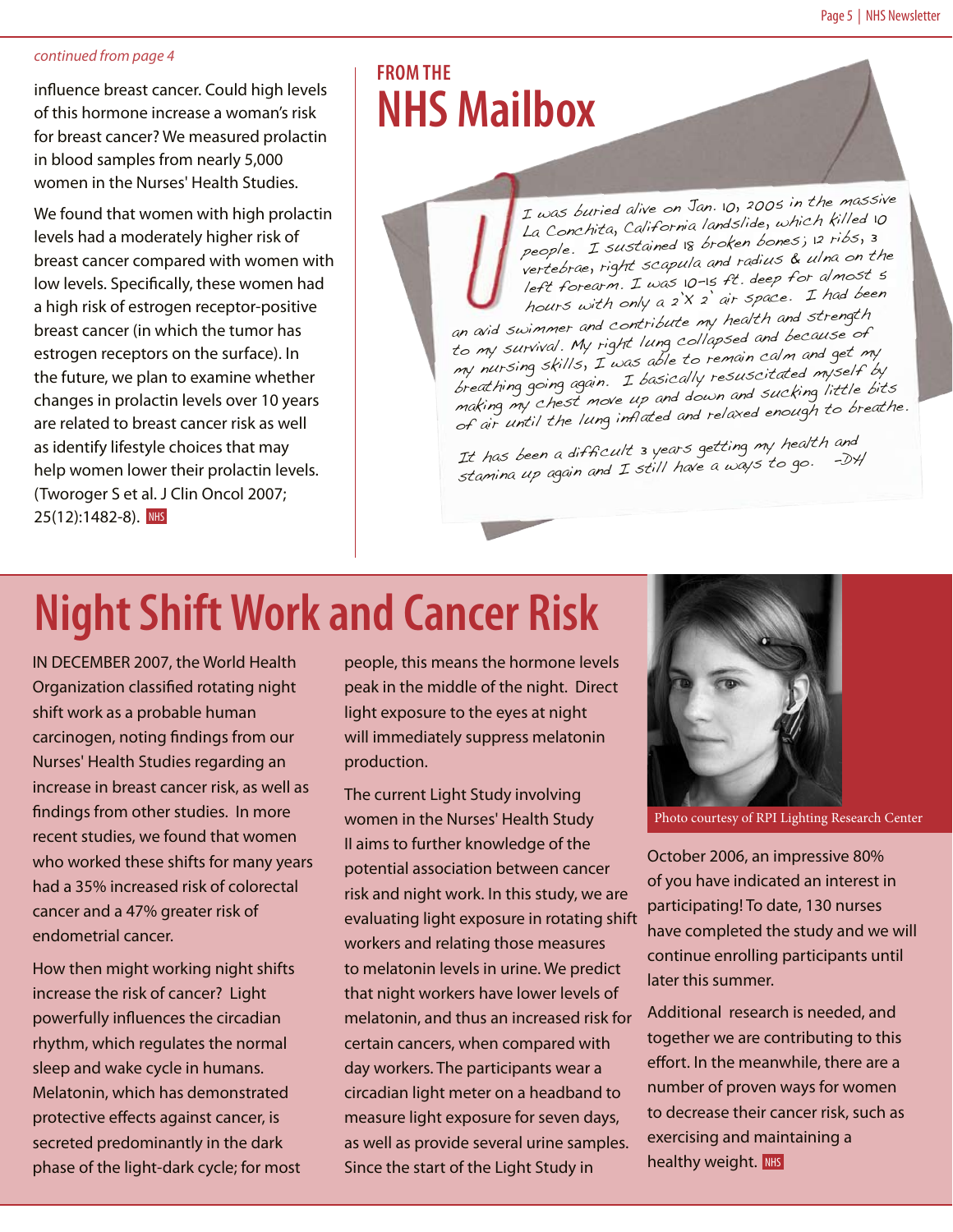### Nurses' Health Study Data **Security**

With the many news reports of stolen computers containing personally identifiable information, you may wonder, "How safe is my information at the Nurses' Health Study?" The answer is **very** safe.

NHS data are never stored on laptops. Additionally, these data never contain confidential information like names, addresses, or social security numbers; instead, they are identified by ID number only. As a result, even our analysts do not know the identities of the participants in any given set of data.

All name and address information are stored on a separate computer to which only a select group of senior staff have access. In short, we protect your answers as we would protect our own private information.

Maintaining your trust in the Nurses' Health Study is critically important and we work hard to continue to earn it.

## **Genome-wide Association Studies**

SINCE THE MAPPING of the human genome began many years ago, genetic research has shed light on a multitude of different diseases. One of the more recent advancements in this field involves the study of "SNPs," which are variations in the sequence of DNA. Genome-wide association studies often use "SNP chips" to look all at once at 500,000 or more gene variants spread across the genome, in order to find chromosomal regions that are associated with risk of various diseases. The Nurses' Health Study has been in the vanguard of these analyses, through our partnership with the National Cancer Institute CGEMS (Cancer Genetic Markers of Susceptibility) initiative.

Together, NHS and CGEMS have focused primarily on the genetic variants involved in breast cancer. Last year we published one of the first successes of SNP chip studies – the finding that variants in the FGFR2 gene are associated with modestly increased risk of breast cancer. These studies provide a window into the spectrum of gene variants that are common in the population (more than 60% of women in the U.S. carry

at least one copy of the FGFR2 "risk" variant), but give rise to far lower risks than those associated with the BRCA1 or BRCA2 genes, which are well documented to increase breast cancer risk. For example, at a young age the risk associated with having a BRCA1 mutation is more than 20 fold, whereas the risk associated with carrying a copy of one of the FGRF2 mutations is less than twofold.

The new generation SNP chip studies are individually very expensive, so the National Institutes of Health (NIH) has mandated that data from these studies be deposited in its database. This allows researchers to cumulate data across studies, and assess the reliability of findings from one study to another. Of course, any data we send to the NIH database is completely devoid of personal identifiers. NIH gives database access only to qualified researchers who go through their application procedure and commit to maintaining the confidentiality of the de-identified data. Our participation with NIH contributes greatly to the large national and international effort to identify the multiple lower-risk genetic variants that are thought to underlie most of the inherited predisposition to breast and other cancers, as well as other diseases. NHS

*For more information regarding SNPchip analyses, including commercial versions, please read "Letting the Genome Out of the Bottle – Will We Get Our Wish?" by David Hunter, MD, available at: http://content.nejm. org/cgi/reprint/358/2/105.pdf*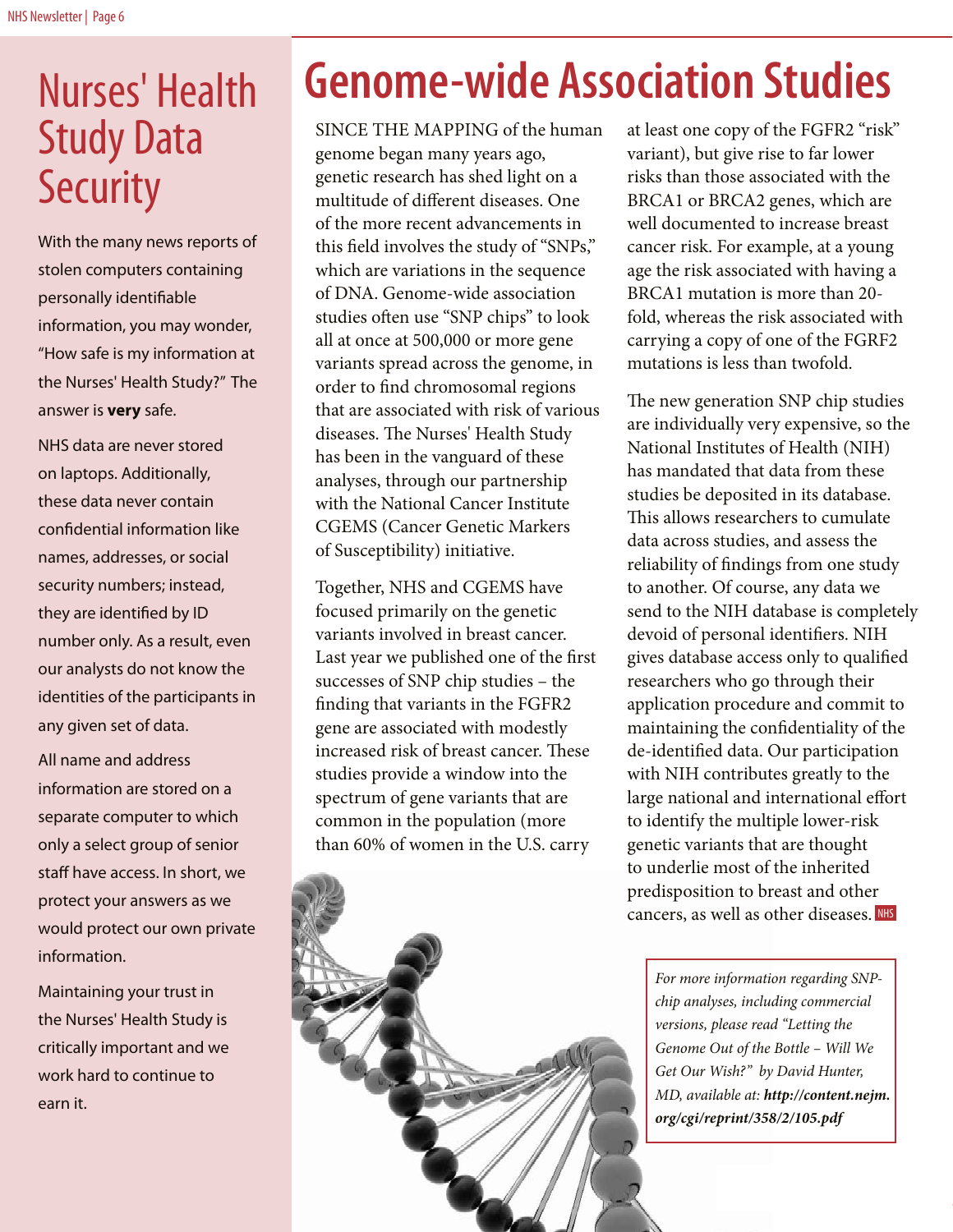## Focus On Research Team: Lisa Willis

Federal and institutional policy requires that the appropriate Institutional Review Board (IRB) monitor human subjects research to ensure the safety and confidentiality of all participants. The IRBs for the Harvard School of Public Health and Brigham and Women's Hospital also serve as our partners in research and as indispensable sounding boards as the Nurses' Health Studies continue to conduct novel and exciting research.

For the past six years, **Lisa Willis**  has acted as a key liaison between Nurses' Health Study researchers and local institutions' IRBs. Over

the past two years, she has worked with the IRBs to pilot a new online IRB submission system and guide researchers in the use of this new paper-reducing and secure technology. She also oversees human subjects training certification, guaranteeing that everyone in our research group maintains current training practices in the protection of participants.

Charged with maintaining approximately 400 IRB protocols related to a wide range of studies (and the number increases daily!), Lisa readily admits that the pace is hectic. However, this self-proclaimed



"workaholic" greatly enjoys working with investigators to help them maintain study IRB approval status in order for them to focus on their research efforts.

Attracted to the wellness field for most of her life, Lisa has worked previously in research, natural foods, and Eastern-based medicine. When she has free time she enjoys dancing, reading, and knitting; through her knitting group, she has had the chance to meet several Nurses' Health Study participants. NHS

# Authorization for Release of Medical Records Keeping us up-to-date

As members of the Nurses' Health Study get older, some will unfortunately develop conditions that make it difficult to respond to future mailings. Should you become disabled, it would greatly help our research if someone could notify us of your health status and subsequently allow your pertinent medical records to be released to us. To help facilitate this process, in 2004 we mailed a copy of our Authorization for Release of Medical Records to every NHS participant. (Copies of that form can also be downloaded at **www.NursesHealthStudy.org**.) While this authorization form will generally not be accepted to release your medical records to us, by keeping it with your will or personal papers, your desire to have someone notify the study about changes in your health status will be known.

### Medical Records Review

Participants who report a new diagnosis in their biennial questionnaires often receive a letter from our study, requesting permission to review their pertinent medical records. This review is important because it allows us to obtain specific information about treatment and diagnosis that only original records can provide. We want to extend a special thank-you to all of the nurses who have helped our work by allowing us to confidentially review their records. We would also like to encourage participants who receive these requests to complete and sign the release forms and then mail them back to us (not directly to the physician). This allows us to keep study information together in an organized and secure manner. NHS